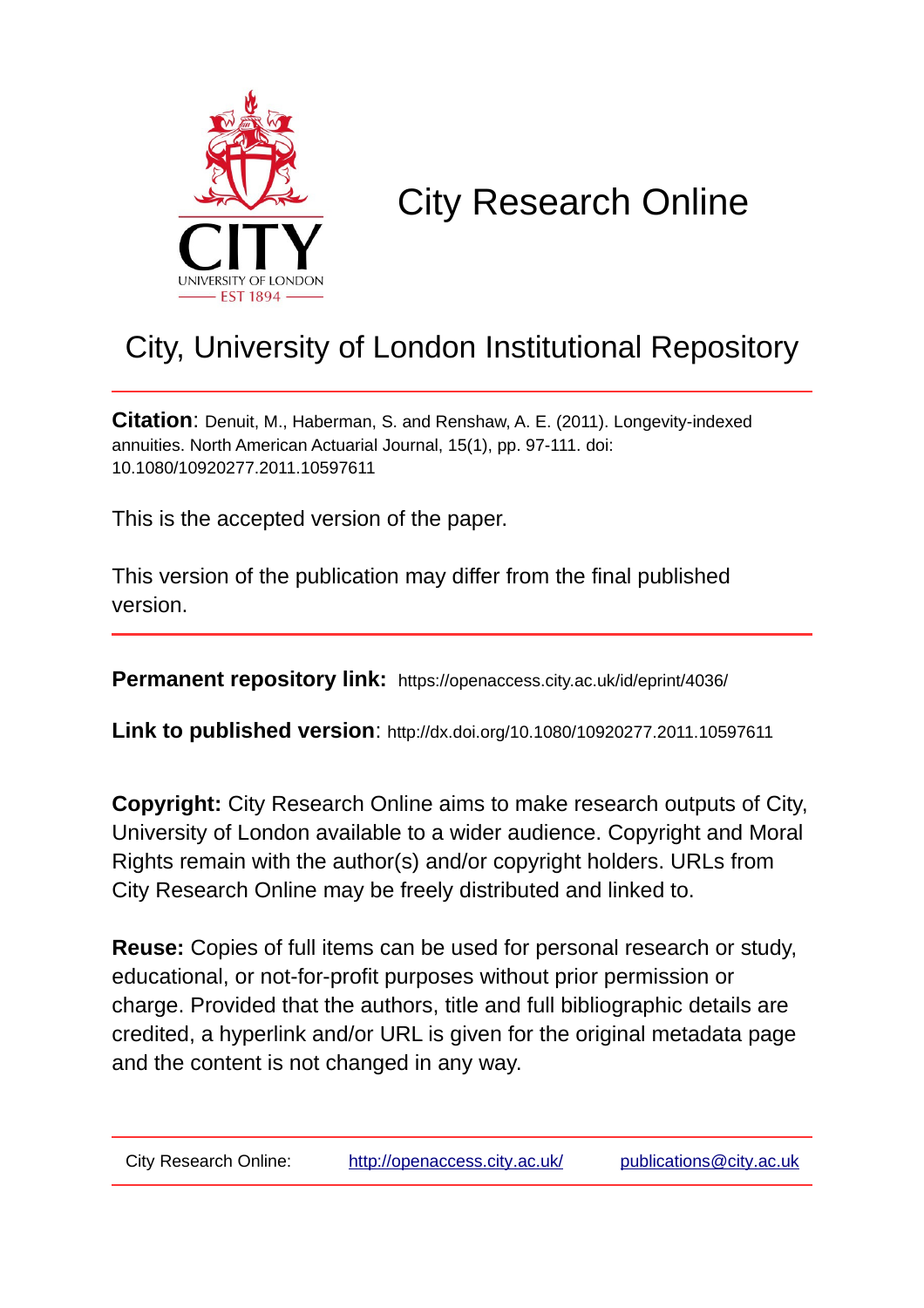# **LONGEVITY-INDEXED LIFE ANNUITIES**

# **Abstract.**

This paper addresses the problem of the sharing of longevity risk between an annuity provider and a group of annuitants. An appropriate longevity index is designed in order to adapt the amount of the periodic payments in life annuity contracts. This accounts for unexpected longevity improvements experienced by a given reference population. The approach described in the present paper is in contrast with Group Self-Annuitization where annuitants bear their own risk. Here, the annuitants only bear the non-diversifiable risk that the future mortality trend departs from that of the reference forecast. In that respect, the life annuities discussed in this paper are substitutes for reinsurance and securitization of longevity risk.

## **Key words and phrases.**

Longevity risk, mortality projection, Lee-Carter model.

# **1. Introduction and motivation**

In this paper, we address the problem of the sharing of longevity risk between an annuity provider and a group of annuitants. A conventional approach to this problem is via reinsurance. However, reinsurance treaties covering longevity risk are usually expensive and many life insurance companies are reluctant to buy long-term reinsurance coverage (e.g. because of credit risk).

Securitization offers an interesting alternative to reinsurance; see, e.g., Denuit, Devolder & Goderniaux (2007) and the references therein. In that respect, the first publicly offered longevity derivative was issued by the European Investment Bank (EIB) together with BNP in November 2004. This was a 25-year bond, issued by EIB, with coupon payments linked to the mortality experience of the base group of males in England and Wales who were age 65 in 2003 (precisely, to the proportions of this cohort reaching ages 66 and over). The initial coupon was scaled each year by the survival rate of the base population group. To actuaries this is simply a group life annuity on the base population. In this paper, we further investigate this idea for annuities but no longer in the context of securitization. Rather, we scale the annuity payments in a similar way.

It should be emphasized here that the danger for annuity providers is in the mid term. Khalaf-Allah, Haberman & Verrall (2006) have studied the relationship between mortality differences and the corresponding change in the expected present value of a life annuity. They provide a simple and effective tool for calculating the difference in annuity values resulting from using two different sets of mortality rates. They investigate which are the age ranges that contribute most to the additional cost associated with allowing for future mortality improvements. In the case of an annuity starting at age 60, the critical age range is 73-80 in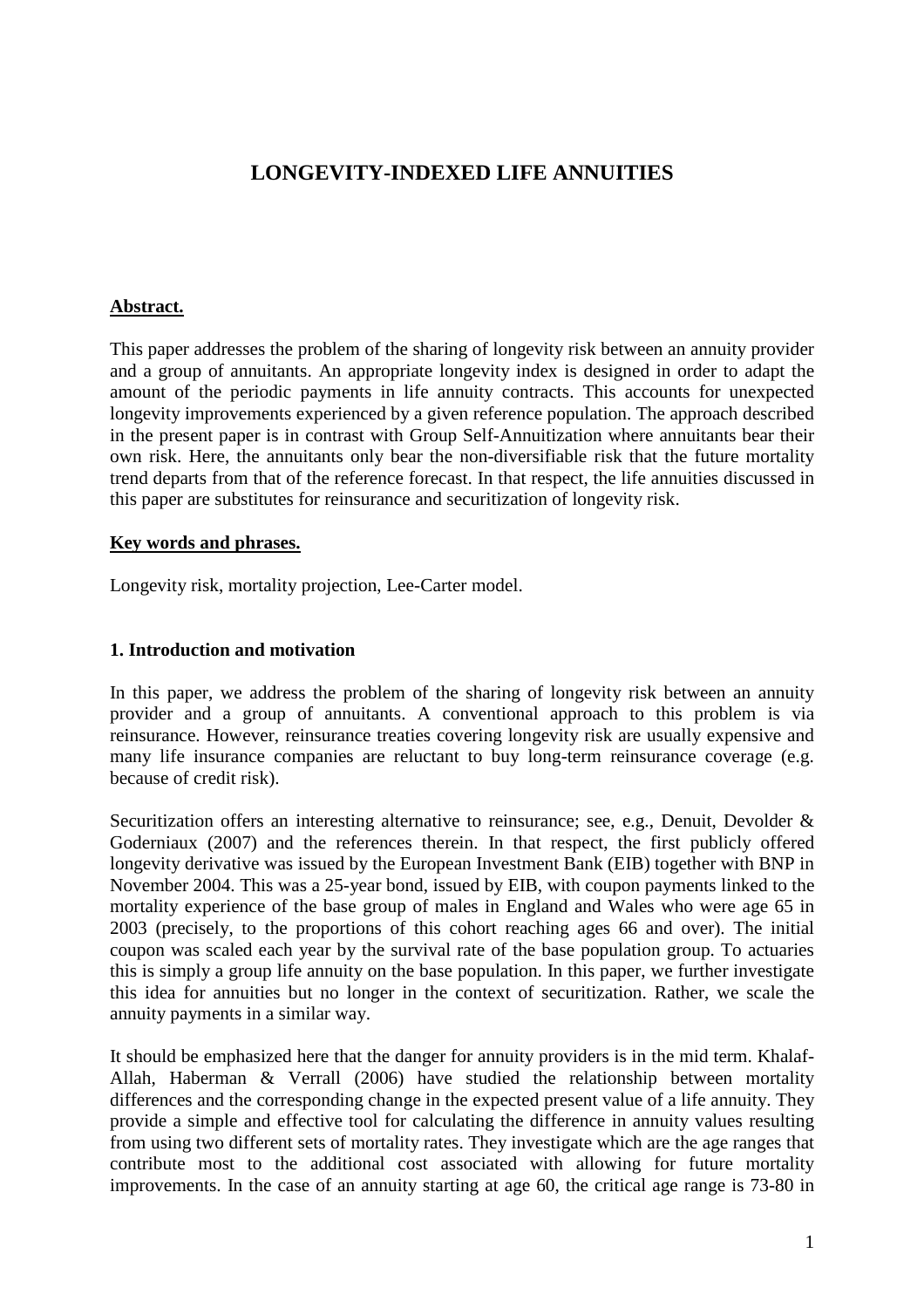their study. This can be understood as follows. The number of survivors is still large at these ages and even modest improvements compared to the life table which is used for pricing and reserving result in large additional costs for the annuity provider. This clearly shows that annuity providers need financial instruments with a maturity of over 15-20 years in order to offset the longevity risk. This horizon may be too distant for many investors so that securitization for longevity risk may be difficult to implement in practice.

Considering the cost of these risk management tools, a viable alternative might well be to leave the systematic part of the mortality risk with the annuitants. Indeed, when the insurance company contracts long-term obligations, it is often efficient to let the premium evolve according to some well-chosen index. This creates an effective risk sharing mechanism between the insurance company and the policyholders, leaving the latter with the risk reflected in the index (often, inflation or some other systematic risk that cannot be diversified across the portfolio). Since immediate life annuities are sold for a single premium, it is not possible to let the amount of premium depend on an appropriate index, but it would be possible to adjust the insurer's payments: if the actual longevity exceeds that of a reference forecast, then the payments are reduced accordingly. We acknowledge that the coverage against individual longevity risk provided by such a product is inferior to that of a life annuity offering guaranteed payments. However, transferring only part of the longevity risk to the annuity provider decreases its need for risk capital, reinsurance and/or securitization and is expected to make the product less expensive for future retirees. For a given amount of premium, the policyholders will be granted a higher initial periodic payment in a longevityindexed life annuity. Annuitants have then to decide whether they prefer fixed periodic payments or agree to let them vary according to some specified longevity index. Note also that, in the case where the actual mortality improvements turn out to be weaker than expected, the payments to the annuitants are increased correspondingly in a longevity indexed contract. Moreover, periodic payments can be subjected to caps and floors in order to reduce the adverse effect of longevity improvements on annuity payments. For instance, the contract could specify that, in any case, the annuity payments will not be smaller than 80%, say, of the initial amount, whatever the improvements in longevity.

The idea of indexing life insurance products is of course not new. It is common in actuarial practice to let the premiums and/or benefits depend on the development of mortality. However, in the context of life annuities used to provide an income after retirement, the individual is poorly placed to absorb the longevity risk in the post-retirement phase. In this respect, insurance companies have provided in recent years more flexible products including a significant investment element. For instance, premiums are converted into units of an investment fund or insurance benefits are linked to some public stock index. Hence, policyholders buying these products agree to support (part of) the investment risk compared to classical policies offering guaranteed interest rate. The volatility implied by these increasingly popular new products is much higher than that implied by the longevity indexed annuities discussed in the present paper. Therefore, investors favouring insurance products offered without guaranteed interest rates could also consider buying longevity indexed products as long as they offer comparable returns. Increased returns are made possible since, as noted above, passing part of the longevity risk to the annuitants substantially decreases the insurer's need for capital or for reinsurance.

The present proposal is related to the concept of Group Self-Annuitization (GSA), studied by Piggott, Valdez & Detzel (2005) and Valdez, Piggott & Wang (2006). The term Group Self-Annuitization (GSA) is used to describe a group self-annuity plan which will allow retirees to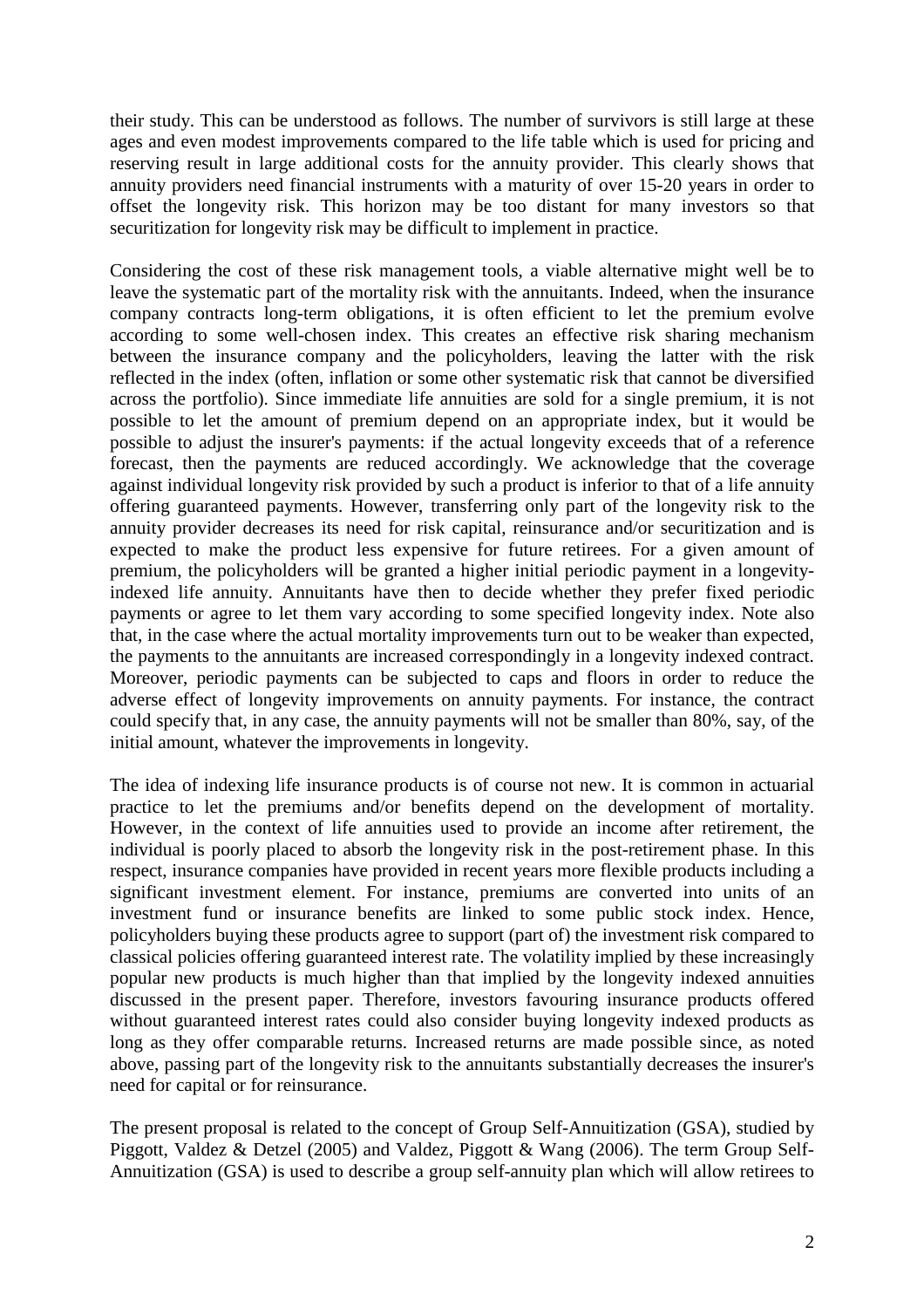pool together and form a fund in order to provide for protection against longevity. These Authors report that annuities where payments reflect evolving mortality have for some time been issued in the US by the Teachers' Insurance and Annuity Association (TIAA) and that, historically, the impact of annual mortality adjustments has been relatively modest. Compared with GSA, the type of annuities discussed in the present paper is not a tontine scheme and offers a superior protection to policyholders. The annuitants only bear the systematic part of the longevity risk, whereas the insurer covers the random fluctuation of mortality as well as the expected future mortality improvements and possible departures from the guaranteed interest rates. In the framework of Piggott, Valdez & Detzel (2005), Van de Ven & Weale (2008) discuss the way in which payments from pooled annuity funds need to be adjusted when future mortality rates are not known with certainty. They investigate "mortality" adjusted" annuities in which aggregate mortality risk is transferred from the provider to the annuitants, allowing for the level of risk aversion of the annuitant.

The approach described in the present paper shares some similarities with the "adaptive algorithmic annuities" designed by Luthy et al. (2001). These Authors suggest the use of frequent estimates of the actual mortality in order to adjust the benefits to the policyholders. More precisely, forecasts of future mortality are updated and produce new expected present values of life annuity payments. The benefits paid to the annuitants are then scaled according to these new amounts of premium. Compared to this approach, the updates of periodic payments proposed in the present paper are based on official data published by National Institute of Statistics or regulatory authorities (and not on mortality forecasts). This makes the indexing mechanism more transparent to policyholders.

Richter & Weber (2009) also discuss annuity contracts with benefits linked to actual mortality experience, including an actuarial model for calculating and reserving. These authors discuss whether and to what extent such products are also advantageous for policyholders compared to conventional annuity products. The proposal made by Richter & Weber (2009) shares some similarities with the product designed in this paper but is closer to the GSA philosophy. Also, it relies on a new best-estimate for future mortality each time the annuity payment is updated, as in Luthy et al. (2001).

The present paper is organized as follows. Section 2 describes indexed life annuity products. Section 3 studies these insurance contracts when the Lee-Carter model is used to describe the trend in future mortality. In Section 4, we limit the revision of the annuity payment, to protect annuitants. Section 5 offers numerical illustrations. The final Section 6 concludes and discusses the results. Some points are deferred to an appendix, to avoid distracting the reader with technicalities.

To end with, let us introduce some notation used throughout this paper. Henceforth, we analyze the changes in mortality as a function of both age *x* and calendar time *t*. This is the socalled age-period approach. The remaining lifetime of an individual aged *x* on January the first of year *t* is denoted as  $T_x(t)$ . Thus, this individual will die at age  $x + T_x(t)$  in calendar year  $t + T_x(t)$ . Then,  $q_x(t) = P[T_x(t) \le 1]$  is the probability that an *x*-aged individual in calendar year *t* dies before reaching age  $x+1$  and  $p_x(t) = 1 - q_x(t) = P[T_x(t) > 1]$  is the probability that an *x*-aged individual in calendar year *t* reaches age *x+1*.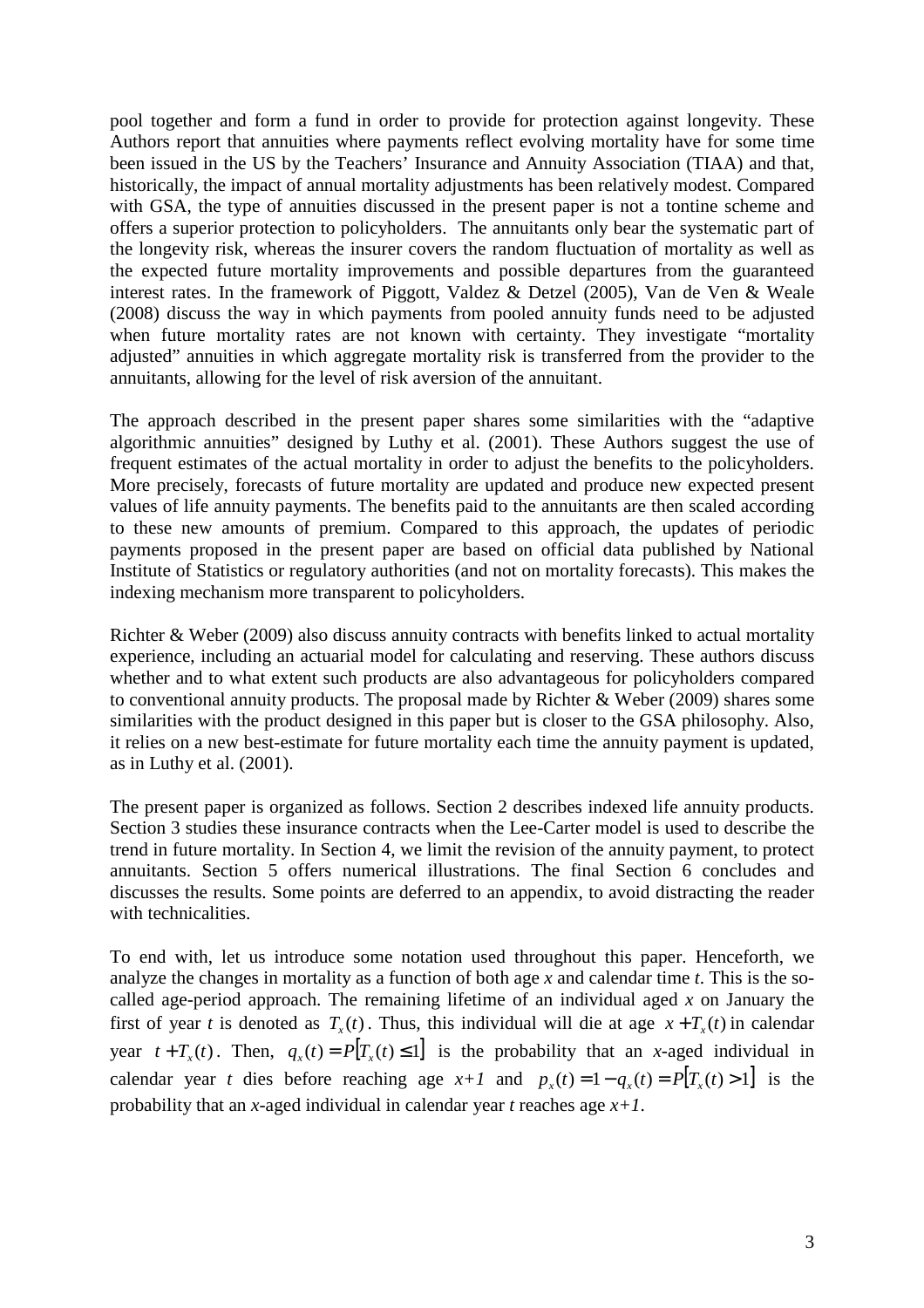#### **2. Longevity indexed life annuities**

Let us consider an individual buying an immediate longevity indexed life annuity at age  $x_0$  in calendar year  $t_0$ . According to this contract, the annuitant receives an annual payment as long as he or she survives. The amount specified in the contract is one monetary unit, scaled by a longevity index.

Let  $p_{x_0+k}^{ref}(t_0 + k)$ ,  $k = 0,..., \omega - x_0$ , be a forecast for the survival of some reference population to which the individual belongs, where  $\omega$  denotes the ultimate age (for which the one-year survival probability vanishes). This forecast may be provided by governmental agencies performing mortality projections (National Institute of Statistics or insurance regulators). The reference population may be the general population of a given country or some market life table.

As time passes, the observed values of the one-year survival probabilities become available. In an indexed life annuity contract, the risk remaining with the annuitants is the spread between the forecast  $p_{x_0+k}^{ref}(t_0 + k)$  and its actual value  $p_{x_0+k}^{obs}(t_0 + k)$ . Specifically, the annual payment due at time *k* is adjusted by the factor

$$
i_{t_0+k} = \frac{{}_{k} P_{x_0}^{ref}(t_0)}{{}_{k} P_{x_0}^{obs}(t_0)} = \prod_{j=0}^{k-1} \frac{P_{x_0+j}^{ref}(t_0+j)}{P_{x_0+j}^{obs}(t_0+j)}
$$

Hence, if the contract specifies an annual payment of 1, the annuitant receives a stream of payments  $i_{t_0+1}, i_{t_0+2}, \ldots$  as long as he or she survives.

Seen from  $t_0$ , this index is of course a random variable as the future survival probabilities are unknown (but their distribution function can be derived from the mortality projection model). Hence, it becomes

$$
I_{t_0+k} = \frac{{}_k P_{x_0}^{ref}(t_0)}{{}_k P_{x_0}(t_0)}
$$
\n(2.1)

where  ${}_{k}P_{x_0}(t_0)$  is the future unknown survival probability from age  $x_0$  to age  $x_0 + k$ . The distribution of the random variable  ${}_{k}P_{x_0}(t_0)$  can be derived from the mortality projection model used to forecast future longevity. In this paper, we concentrate on the Lee-Carter model but the approach nevertheless applies to any other model.

The scaling factor (2.1) can be intuitively seen as the ratio of the proportion of the population reaching age  $x_0 + k$  based on the reference forecast to the actual proportion of the population reaching that age. If the predictions contained in the reference forecast are actually realized over time, the payout rates determined at the point of entry will remain constant. If the increases in longevity turn out to be larger than anticipated, then the annuity payments are reduced accordingly. Note that the insurer retains the interest rate risk as well as the nonsystematic mortality risk and only transfers to the policyholder the systematic longevity risk.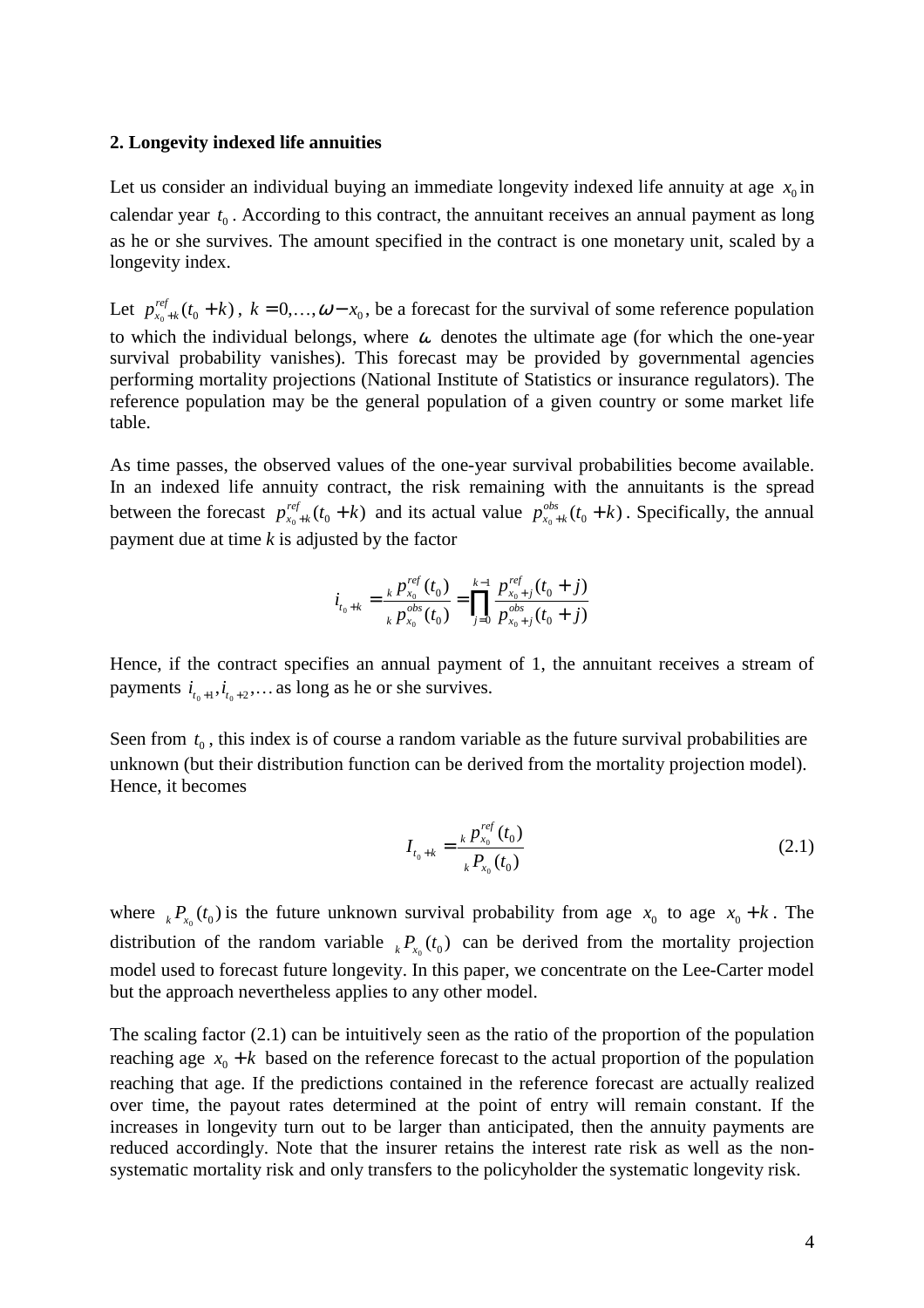### **3. Distribution of the conditional expected present value of longevity indexed life annuity payments in the Lee-Carter model**

#### **3.1. Lee-Carter model**

We recall the basic features of the classical Lee-Carter approach. In this framework, the population central death rate at age *x* in calendar year *t*, denoted as  $m_r(t)$ , is of the form

$$
\ln m_x(t) = \alpha_x + \beta_x \kappa_t. \tag{3.1}
$$

Interpretation of the parameters involved in model (3.1) is straightforward. The value of  $\alpha$ is an average of  $\ln m_x(t)$  over time *t* so that  $\exp \alpha_x$  represents the general shape of the agespecific mortality profile. The actual forces of mortality change over time according to an overall mortality index  $\kappa$ , which is modulated by an age response variable  $\beta$ <sub>x</sub>. The coefficient  $\beta_x$  indicates the sensitivity of different ages to the time trend so that the shape of the  $\beta_x$  profile indicates which rates decline rapidly and which slowly over time in response to changes in  $\kappa$ <sub>*t*</sub>.

An appropriate error structure has to be specified in order to estimate the parameters involved in (3.1). Lee & Carter (1992) opted for Normal disturbances and an estimation procedure based on Singular Value Decomposition, i.e.

$$
\ln \hat{m}_x(t) = \alpha_x + \beta_x \kappa_t + \varepsilon_{xt}
$$

where  $\hat{m}_x(t)$  is the observed death rate at age *x* in calendar year *t* and the error terms  $\varepsilon_{xt}$  are independent and Normally distributed with zero mean and constant variance. Binomial, Poisson or Negative Binomial regression models can also be used to estimate the parameters entering the decomposition (3.1). For more details about inference issues, we refer the interested reader to Pitacco et al. (2009).

In order to make forecasts, Lee & Carter (1992) assume that the  $\alpha_x$  and  $\beta_x$  remain constant over time and forecast future values of  $\kappa$  using a standard univariate time series model. In the majority of studies based on the Lee-Carter mortality projection model, a simple random walk with drift, or ARIMA(0,1,0) model, is used to describe the dynamics of the time index  $\kappa$ ; see, e.g., Denuit, Haberman & Renshaw (2010). In some cases, higher-order ARIMA models are needed to appropriately describe the time index. We retain the ARIMA(*0,1,0*) assumption in the text and we defer to the appendix the study of the general  $ARIMA(p,1,q)$ case. Henceforth, we assume that

$$
\mathbf{K}_t = \mathbf{K}_{t-1} + \boldsymbol{\theta} + \boldsymbol{\xi}_t
$$

for some drift parameter  $\theta$ , where the random variables  $\xi$  are independent, Normally distributed with zero-mean and constant variance  $\sigma^2$ .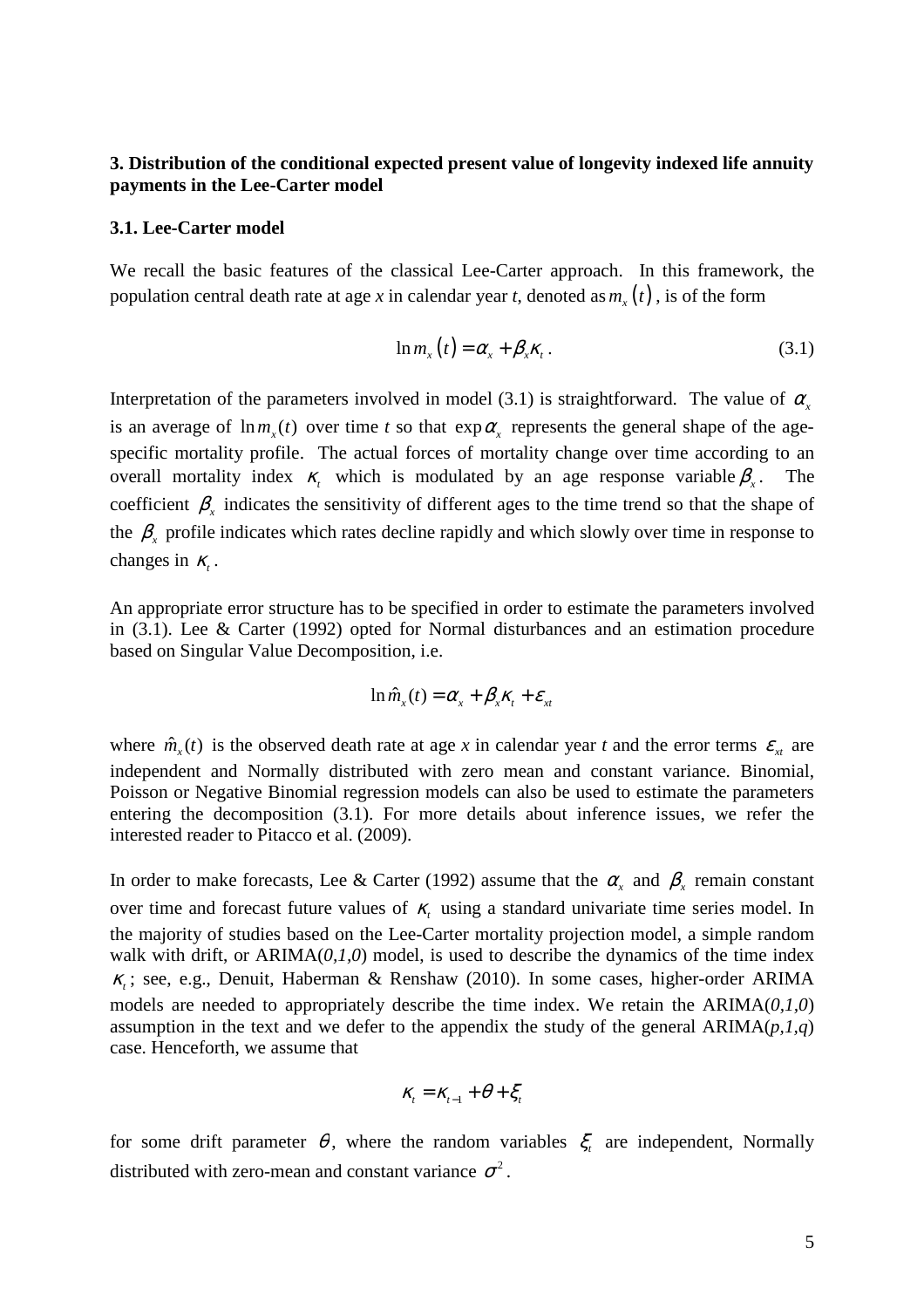#### **3.2. Conditonal survival probabilities in the Lee-Carter model**

Let us denote as  ${}_{d}P_{x}(t_0 | \mathbf{x})$  the random *d*-year survival probability for an individual aged *x* in year  $t_0$ , that is, the conditional probability that this individual reaches age  $x + d$  in year  $t_0 + d$ , given the vector  $\boldsymbol{\kappa}$  of the  $\kappa$ <sub>t</sub>. It is formally defined as

$$
P\big[T_x(t_0) > d\big|\kappa\big] = {}_{d}P_x(t_0\mid\kappa) = \exp\left\{-\sum_{j=0}^{d-1}\exp\big(\alpha_{x+j} + \beta_{x+j}\kappa_{t_0+j}\big)\right\}.
$$

Let us define

$$
S_d = \sum_{j=0}^{d-1} \exp \left( \alpha_{x+j} + \beta_{x+j} \kappa_{t_0+j} \right) = \sum_{j=0}^{d-1} \delta_j \exp \left( Z_j \right),
$$

where  $\delta_j = \exp(\alpha_{x+j}) > 0$  and  $Z_j = \beta_{x+j} \kappa_{i_0+j}$ . Clearly  ${}_{d}P_x(t_0 | \mathbf{x}) = \exp(-S_d)$ . Conditional on  $\kappa_{t_0}$ , it follows that  $Z_j$  is Normally distributed with mean  $\mu_j = \beta_{x+j}(\kappa_{t_0} + j\theta)$  and variance  $\sigma_j^2 = (\beta_{x+j})^2 j \sigma^2$  subject to the convention that a Normally distributed random variable with zero variance is constantly equal to its mean. Note that the mean and variance are taken conditionally on past values of the time index.

#### **3.3. Life annuity conditional expected present value**

Let us consider a basic life annuity contract paying 1 unit of currency at the end of each year, as long as the annuitant survives. The random life annuity single premium, that is, the conditional expectation of the payments made to an annuitant aged  $x$  in the year  $t_0$  given the time index, is

$$
a_{x_0}(t_0|\kappa) = E\left[\sum_{k=1}^{\lfloor T_{x_0}(t_0)\rfloor} \nu(0,k)|\kappa\right] = \sum_{k=1}^{\omega - x_0} {}_{k}P_{x_0}(t_0|\kappa)\nu(0,k)
$$

where  $v(.,.)$  is the deterministic discount factor (precisely,  $v(s,t)$  is the present value at time *s* of a unit payment made at time *t*). Note that  $a_x(t_0 | \mathbf{x})$  corresponds to the generation aged *x* in calendar year  $t_0$ , and accounts for future mortality improvements experienced by this particular cohort. Clearly,  $a_x(t_0 | \mathbf{x})$  is a random variable that depends on the future trajectory of the time index (that is, on  $\kappa_{t_0}, \kappa_{t_0+1}, \kappa_{t_0+2}, \ldots$ ). It can be seen as the systematic risk per contract in a sufficiently large portfolio. An analytical computation of the distribution function of  $a_x(t_0 | \mathbf{x})$  seems to be out of reach.

For a longevity indexed contract, the annuity periodic payments are no longer constantly equal to 1 but become  $I_{t_0+k}$  given in (2.1). In the Lee-Carter model,  $I_{t_0+k}$  depends on  $\kappa$  and is given by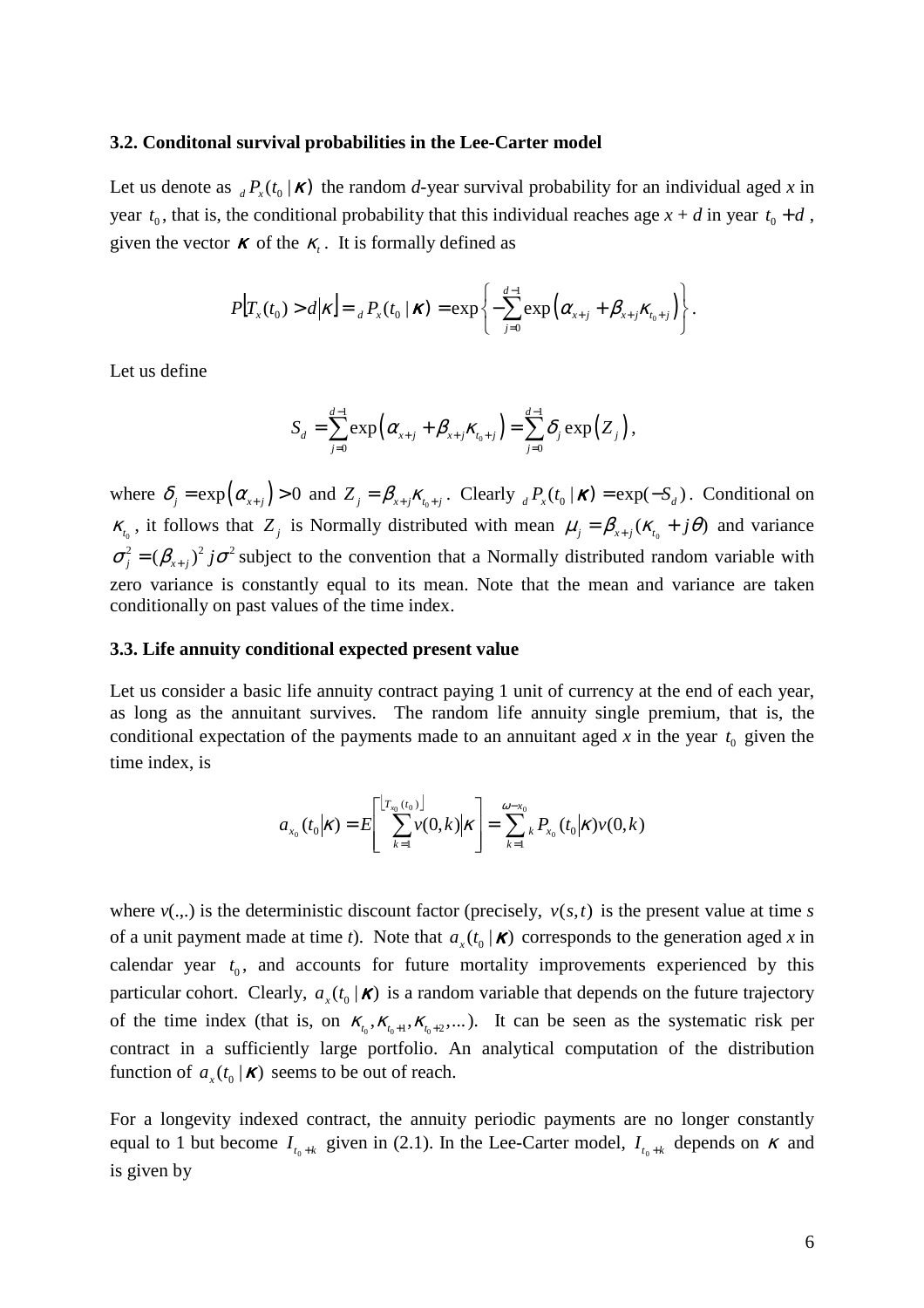$$
I_{t_0+k} = I_{t_0+k}(\kappa) =_k p_{x_0}^{ref} \exp(S_k(\kappa))
$$

so that the conditional present value of the payments under a longevity indexed contract is

$$
\sum_{k=1}^{\omega-x_0} I_{t_0+k}(\kappa) \exp\bigl(-S_k(\kappa)\bigr) v(0,k) = \sum_{k=1}^{\omega-x_0} {}_{k} p_{x_0}^{ref} v(0,k) .
$$

Thus, we see that the annuity provider is no longer subject to longevity risk when annuity payments are scaled by  $I_{t_0+k}$ : all of the systematic longevity risk is passed to the annuitants and the provider is allowed to operate as if the reference life table exactly applies. In Section 4, we introduce caps and floors on  $I_{t_0+k}$  in order to limit the impact of indexing.

#### **3.4. Comonotonic approximations**

Assuming a random walk with drift model for the  $\kappa$ <sup>2</sup>,  $\kappa$ <sub>*t*</sub>  $\kappa$ <sub>2</sub>. Denuit & Dhaene (2007) have proposed comonotonic approximations for the quantiles of the random survival probabilities  $d_{d}P_{x}(t_0 | \mathbf{x})$ . Since the expression for  $a_{x}(t_0 | \mathbf{x})$  involves the weighted sum of the  $d_{d}P_{x}(t_0 | \mathbf{x})$ 's, Denuit (2007, 2008) supplemented this first comonotonic approximation with a second one. Denuit, Haberman & Renshaw (2010) have extended these results to general ARIMA dynamics for the  $\kappa$ <sup>2</sup>, <sup>2</sup>'s. Here, we show that a similar idea applies to the longevity-indexed life annuities.

Approximating  $S_d$  by a sum of perfectly dependent random variables, with the same marginal distributions, gives the approximation

$$
S_d \approx S_d^u = \sum_{j=0}^{d-1} \delta_j \exp(\mu_j + \sigma_j Z), \text{ with } Z \sim N(0,1).
$$

Since  $S_d^u$  is a sum of comonotonic random variables, its quantile function is additive. The quantile function  $F_{S_d^u}^{-1}$  of  $S_d^u$  is given by

$$
F_{S_d^u}^{-1}(z) = \sum_{j=0}^{d-1} \delta_j \exp\left(\mu_j + \sigma_j \Phi^{-1}(z)\right),
$$
 (3.2)

where  $\Phi^{-1}$  is the quantile function of the standard Normal distribution.

Another approximation of  $S_d$  is  $S_d^l = E[S_d | \Lambda_d]$ , where  $\Lambda_d$  is taken as the first-order approximation of  $S_d$ , that is,  $\Lambda_d = \sum_{j=0}^{d-1} \delta_j \exp(\mu_j) Z_j$  $\Lambda_d = \sum_{j=0}^{d-1} \delta_j \exp(\mu_j) Z_j$ . A straightforward computation gives

$$
S_d^i = \sum_{j=0}^{d-1} \delta_j \exp\left(\mu_j + r_j(d)\sigma_j Z + \frac{1}{2}(1 - (r_j^2(d))\sigma_j^2\right)
$$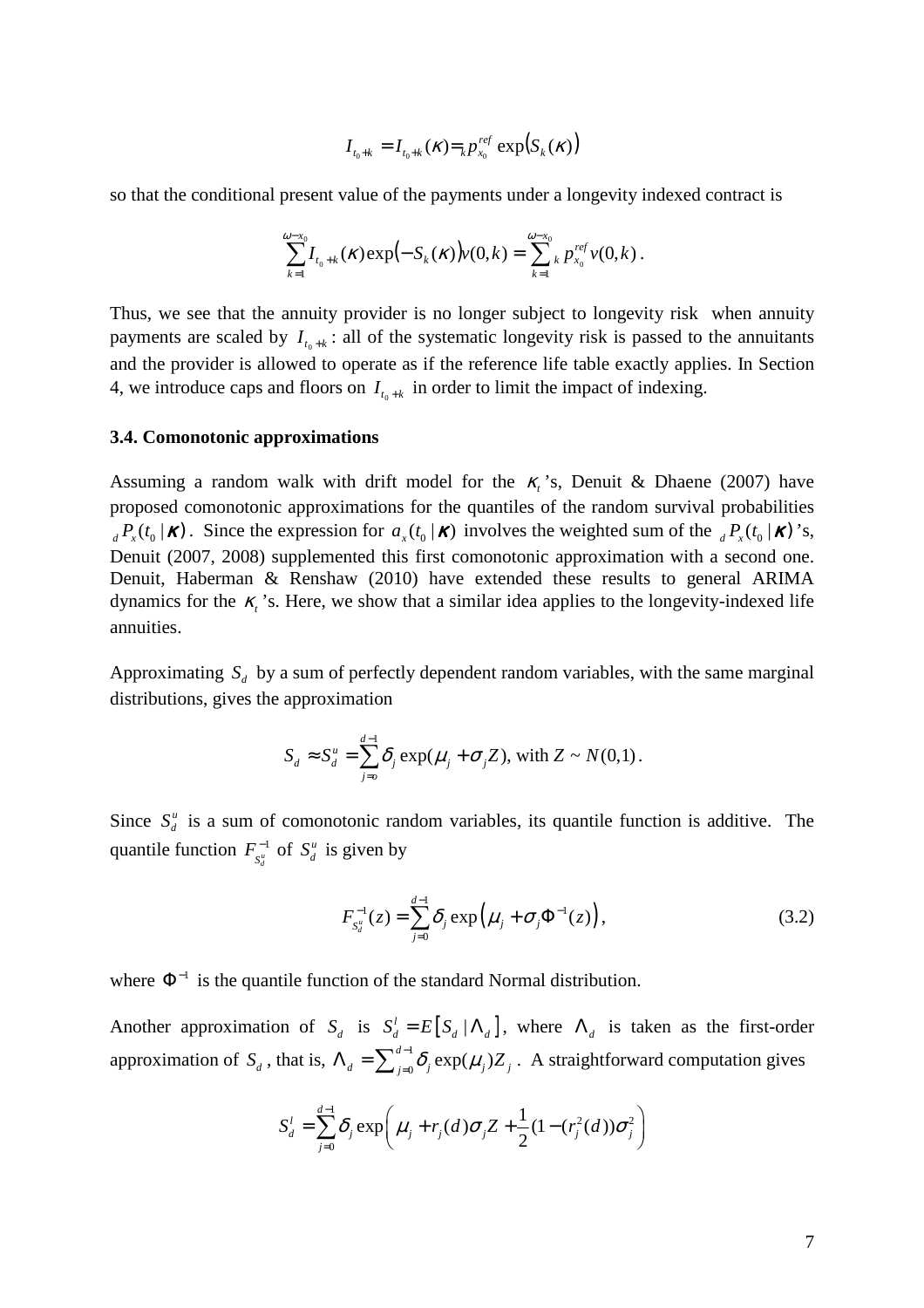where  $r_i(d)$ ,  $i = 0,1,..., d-1$ , is the correlation coefficient between  $\Lambda_d$  and  $Z_i$ , that is

$$
r_i(d) = \frac{\sum_{j=0}^{d-1} \delta_j \exp(\mu_j) \beta_{x+i} \beta_{x+j} \min\{i, j\} \sigma^2}{\sigma_i \sqrt{\sum_{j=0}^{d-1} \sum_{k=0}^{d-1} \delta_j \delta_k \exp(\mu_j + \mu_k) \beta_{x+j} \beta_{x+k} \min\{j, k\} \sigma^2}}.
$$
(3.3)

In the applications we have in mind,  $\beta_{x+i}$  and  $\beta_{x+i}$  typically have the same sign so that all of the  $r_i$ 's are non-negative. This means that the  $S_d^l$ 's are sums of comonotonic random variables and allows us to take advantage of the property of quantile additivity. Specifically, the quantile function of  $S_d^l$  is given by

$$
F_{S_d^1}^{-1}(z) = \sum_{j=0}^{d-1} \delta_j \exp\bigg(\mu_j + r_j(d)\sigma_j \Phi^{-1}(z) + \frac{1}{2}(1 - (r_j^2(d))\sigma_j^2\bigg). \tag{3.4}
$$

From the approximations  $S_d^u$  and  $S_d^l$  derived for  $S_d$ , we get the following approximations for the random survival probabilities

$$
{}_{d}P_{x}(t_0 \mid \boldsymbol{\kappa}) \approx \exp\left(-F_{S_d^u}(1-U)\right) \text{ and } {}_{d}P_{x}(t_0 \mid \boldsymbol{\kappa}) \approx \exp\left(-F_{S_d^l}(1-U)\right)
$$

where *U* is uniformly distributed on the interval (0,1). Note that the same random variable *U* is used for all of the values of *d*, making the approximations to the conditional survival probabilities comonotonic. Hence, we obtain the following approximations for  $a_x(t_0|\mathbf{x})$ 

$$
a_x(t_0 \mid \boldsymbol{\kappa}) \approx \sum_{d \ge 1} \exp\left(-F_{S_d^u}^{-1}(1-U)\right) v(0, d)
$$

and

$$
a_{\mathfrak{X}}(t_0 \mid \boldsymbol{\kappa}) \approx \sum_{d \geq 1} \exp\left(-F_{S_d^l}^{-1}(1-U)\right) \nu(0, d).
$$

Since these approximations are sums of comonotonic random variables, their quantile functions are additive. We then obtain the following approximations for the quantile function 0 1  $F_{a_x(t_0|\boldsymbol{\kappa})}^{-1}$  of  $a_x(t_0|\boldsymbol{\kappa})$ 

$$
F_{a_x(t_0|\boldsymbol{\kappa})}^{-1}(z) \approx \sum_{d \ge 1} \exp\left(-F_{S_d^u}^{-1}(1-z)\right) v(0, d)
$$
\n(3.5)

where  $F_{S_d^u}^{-1}$  is given in (3.2), and

$$
F_{a_x(t_0|\mathbf{x})}^{-1}(z) \approx \sum_{d \ge 1} \exp\left(-F_{S_d^1}^{-1}(1-z)\right) v(0, d)
$$
\n(3.6)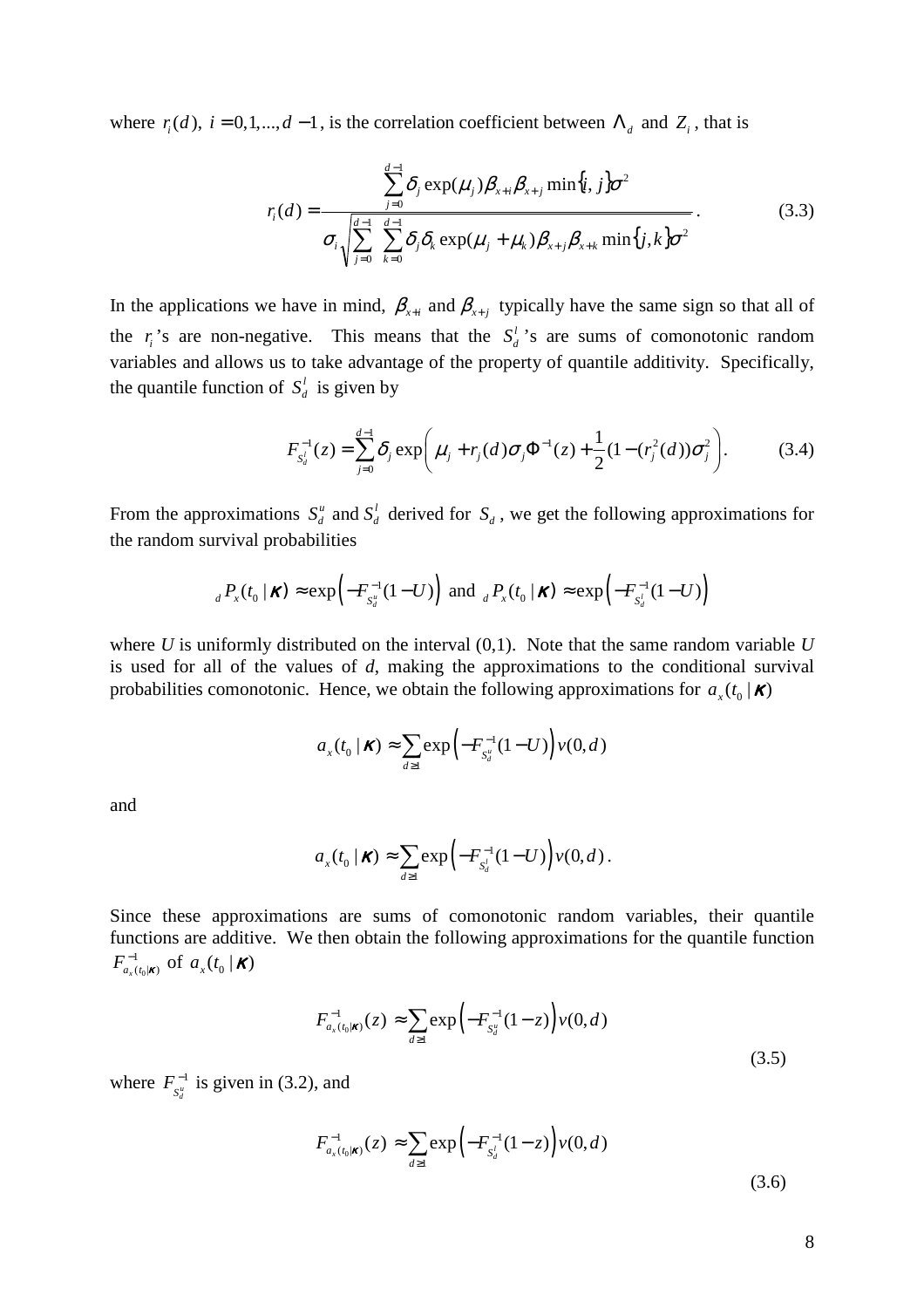where  $F_{S_d^l}^{-1}$  is given in (3.4).

These approximations can be used to derive closed-form formulas for the quantiles of the present value of future annuity payments in the longevity indexed contract, as shown in the next section.

#### **4. Caps and floors**

The concept underlying longevity indexed life annuities is essentially a profit share: the insurer absorbs risk and profit from interest rates and idiosyncratic mortality risk, and the annuitants share with the insurer the pooled systematic longevity risk.

If the annuitants absorb all of the systematic risk, annuity payments may become arbitrarily low in old ages in the case of adverse experience. This situation appears to be highly undesirable given that longevity insurance is the main purpose of annuities. One could think of using safe side estimates of longevity risk, so that the expected outcome is an increase in old ages. However, past experience shows that safe side forecasts of longevity have often been exceeded and this approach may make the contract very expensive (or at least as expensive as traditional annuities).

A more efficient design would be to limit the systematic longevity risk passed to the annuitants, as discussed next.

As the annuitant is unlikely to be in a position to absorb all of the longevity risk, it seems reasonable to limit the impact of the index on the annuity payments. Therefore, instead of using the longevity index  $i_t$ , only part of it impacts on the annuity payment. For instance, if at most 20% of variation is allowed, then  $\max{\min{\{i_{t_0+k}, 1, 2\}}\}$  is used to scale the annuity payment. This means that the index  $i_{t_0+k}$  is replaced with its capped version

$$
i_{t_{0}+k}(i_{\min}, i_{\max}) = \max\{\min\{i_{t_{0}+k}, i_{\max}\}, i_{\min}\}\
$$
\n(4.1)

for some  $0 < i_{\text{min}} < 1 < i_{\text{max}}$ .

Let  $I_{t_0+k}(i_{min}, i_{max})$  be the index applying to the annuity periodic payments, that is,

$$
I_{t_0+k}(i_{\min}, i_{\max}) = \max \{ \min \{ I_{t_0+k}, i_{\max} \}, i_{\min} \}
$$

where  $I_{t_0+k}$  is given in (2.1). After *k* years, its realization is just  $i_{t_0+k}(i_{\min}, i_{\max})$  defined in (4.1). The random variable  $a_{x_0}(t_0, i_{\text{min}}, i_{\text{max}}|\kappa)$  is the corresponding conditional expectation if the payments are subject to the index  $I_{t_0+k}(i_{\min}, i_{\max})$ ,  $k=1, 2, \ldots$ , that is,

$$
a_{x_0}(t_0, i_{\min}, i_{\max}|\kappa) = E\left[\sum_{k=1}^{[T_{x_0}(t_0)]} I_{t_0+k}(i_{\min}, i_{\max})v(0, k)|\kappa\right]
$$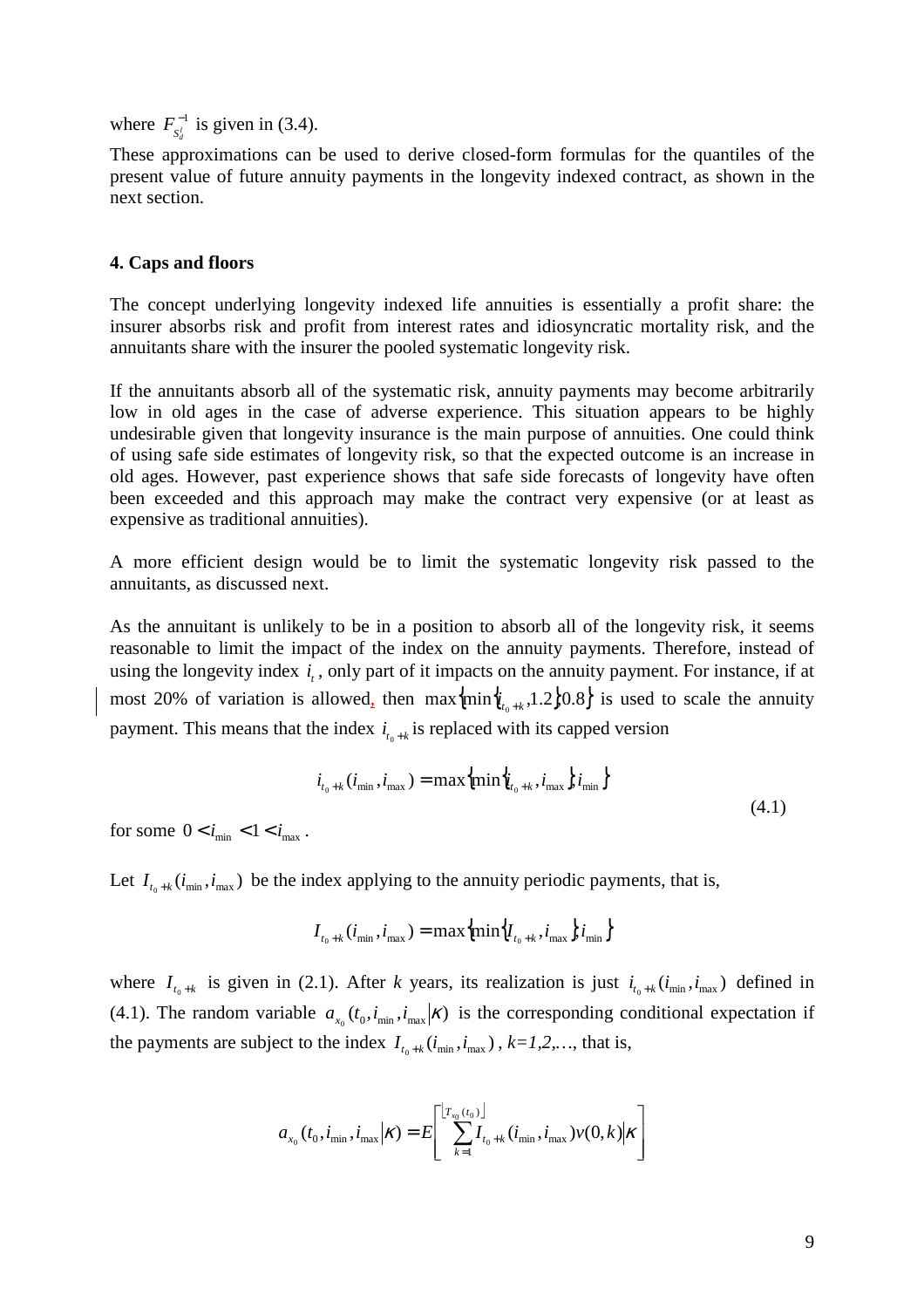The comparison of  $a_x(t_0 | \mathbf{x})$  with  $a_{x_0}(t_0, i_{\min}, i_{\max} | \mathbf{x})$  helps to quantify the risk passed from the annuity provider to the annuitant. Thus,  $a_{x_0}(t_0, i_{\text{min}}, i_{\text{max}}|\kappa)$  is the systematic risk remaining with the annuity provider.

Now, in the Lee-Carter model,  $I_{t_0+k}(i_{\min}, i_{\max})$  depends on  $\kappa$  and is given by

$$
I_{t_0+k}(i_{\min}, i_{\max}) = I_{t_0+k}(i_{\min}, i_{\max}|\kappa) = \max\{\min\{k, p_{x_0}^{ref} \exp(S_k(\kappa)), i_{\max}\}, i_{\min}\}
$$

so that

$$
a_{x_0}(t_0, i_{\min}, i_{\max}|\kappa) = \sum_{k=1}^{\omega - x_0} I_{t_0 + k}(i_{\min}, i_{\max}|\kappa) \exp(-S_k(\kappa)) v(0, k)
$$

Let us now consider the longevity indexed annuities. It is easily seen that each term included in the sum over *k* defining  $a_{x_0}(t_0, i_{\text{min}}, i_{\text{max}}|k)$  in the Lee-Carter framework is non-increasing in  $S_k(\kappa)$  so that natural approximations are

$$
a_{x_0}(t_0, i_{\min}, i_{\max}|\kappa) \approx \sum_{k=1}^{\omega - x_0} \max \{ \min \left\{ \sum_{k} p_{x_0}^{ref} \exp \left( S_k^u \right) i_{\max} \right\} i_{\min} \} \exp \left( -S_k^u \right) v(0, k) \tag{4.2}
$$

and

$$
a_{x_0}(t_0, i_{\min}, i_{\max}|\kappa) \approx \sum_{k=1}^{\omega - x_0} \max \{ \min \left\{ \sum_{k} p_{x_0}^{ref} \exp \left( S_k^{\dagger} \right) i_{\max} \right\} i_{\min} \} \exp \left( -S_k^{\dagger} \right) v(0, k) \tag{4.3}
$$

These approximations turn out to be comonotonic sums so that their quantile functions are additive. Hence, the quantile functions of  $a_{x_0}(t_0, i_{\text{min}}, i_{\text{max}}|\kappa)$  can be approximated as

$$
F_{a_{x_0}(t_0,i_{\min},i_{\max}|\kappa)}^{-1}(\mathcal{E}) \approx \sum_{k=1}^{\omega-x_0} \max \{ \min \left\{ \min_{k} p_{x_0}^{ref} \exp \left( F_{S_k^u}^{-1}(1-\mathcal{E}) \right) i_{\max} \right\} i_{\min} \} \exp \left( -F_{S_k^u}^{-1}(1-\mathcal{E}) \right) v(0,k)
$$

and

$$
F_{a_{x_0}(t_0,i_{\min},i_{\max}|K)}^{-1}(\mathcal{E}) \approx \sum_{k=1}^{\omega-x_0} \max \left\{ \min \left\{ \min_{k} p_{x_0}^{ref} \exp \left( F_{S_k^l}^{-1}(1-\mathcal{E}) \right) i_{\max} \right\} i_{\min} \right\} \exp \left( -F_{S_k^l}^{-1}(1-\mathcal{E}) \right) v(0,k)
$$

#### **5. Numerical illustrations**

In the numerical examples, we use the England & Wales 1983-2004 male insured pensioners data set, for ages 60-99, in combination with a variety of reference distributions. The mortality projection for this data set is performed with the help of the Lee-Carter model using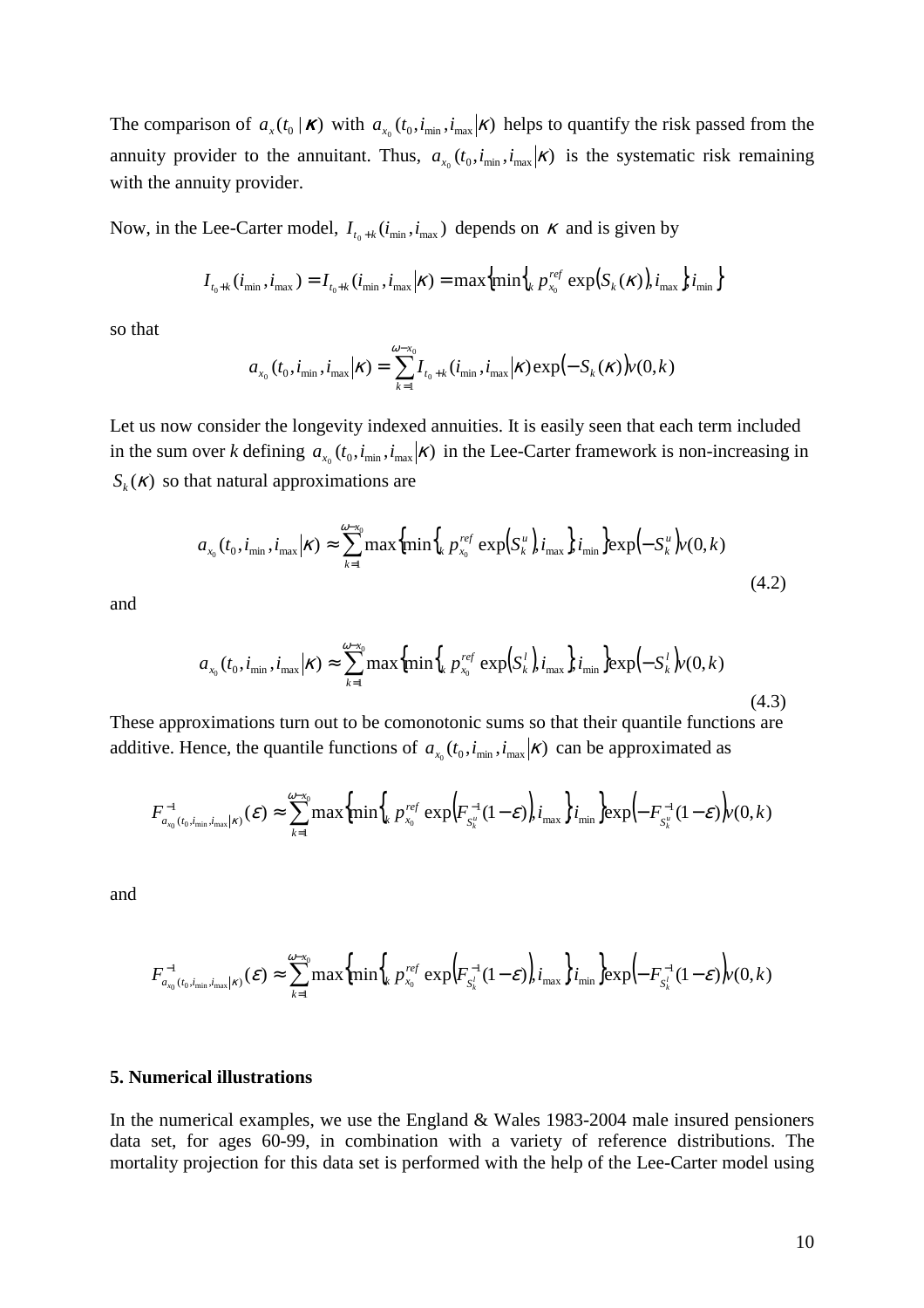an  $ARIMA(0,1,0)$  for the dynamics for the time index. The reference life tables are as follows:

- **Ref.1** the point-wise projection (on a cohort basis) obtained for the England & Wales 1983-2004 male insured pensioners data set, using a Lee-Carter model, is taken as the reference life table. In this case, the reference forecast relates to the insurance market and not to the general population, and corresponds to the population being simulated, thereby reducing the "basis risk". This particular choice of reference life table results in the vertical alignment that is visible for each age  $x_0$  in Fig 1.
- **Ref.2** the point-wise projection (on a cohort basis) obtained for the England & Wales male 1961-2005 general population using the Age-Period-Cohort version of the Lee-Carter model (as in Renshaw and Haberman (2006)) with *ARIMA*(0,1,0) dynamics is used as the reference life table in Fig 2.
- **Ref.3** the point-wise projection (on a cohort basis) obtained for the England & Wales male 1961-2005 general population using the standard Lee-Carter model with  $ARIMA(0,1,0)$  dynamics is used as the reference life table in Fig 3.
- **Ref.4** the CMI Bureau Life Office Pensioners current period standard life table (for male lives who have retired at normal retirement age – ultimate experience) is used as the reference distribution in Fig 4.
- **Ref.5** the empirical periodic life table obtained by averaging the England & Wales male 1961-2005 general population experience over time for each age (that is, the term  $\exp(\alpha_x)$  when fitting the conventional Lee-Carter model) is used as the reference life table in Fig 5.

The ultimate age  $\omega$ , with one-year survival probability  $p_{\omega}(t) = 0$ , is set as  $\omega = 120$  for all 5 reference life tables. The details of the construction of Refs.2-3 for the cohort years  $2005 - x_0$  and also the method used to "top-out" 4 of the 5 reference life tables (Refs.1-3, 5) is available from the Authors.

The next table displays the life expectancies at the given ages for the different reference life tables:

| ages 60                       | 65 | 70 75 |  |
|-------------------------------|----|-------|--|
| Ref.1 25.24 20.41 15.78 11.83 |    |       |  |
| Ref.2 24.55 19.58 15.22 11.16 |    |       |  |
| Ref.3 23.10 18.42 14.25 10.68 |    |       |  |
| Ref.4 21.55 17.41 13.64 10.37 |    |       |  |
| Ref.5 17.07 13.61 10.61 8.09  |    |       |  |

This allows us to rank the reference life tables considered in the numerical illustrations from the point of view of longevity. Note also, that Refs.1-3 are constructed by the cohort method (with the Age-Period-Cohort model for Ref.2 providing a better fit to the data than the Age-Period model for Ref.3, as noted for a similar data set by Renshaw & Haberman (2006)), while Refs.4-5 are constructed by the period method.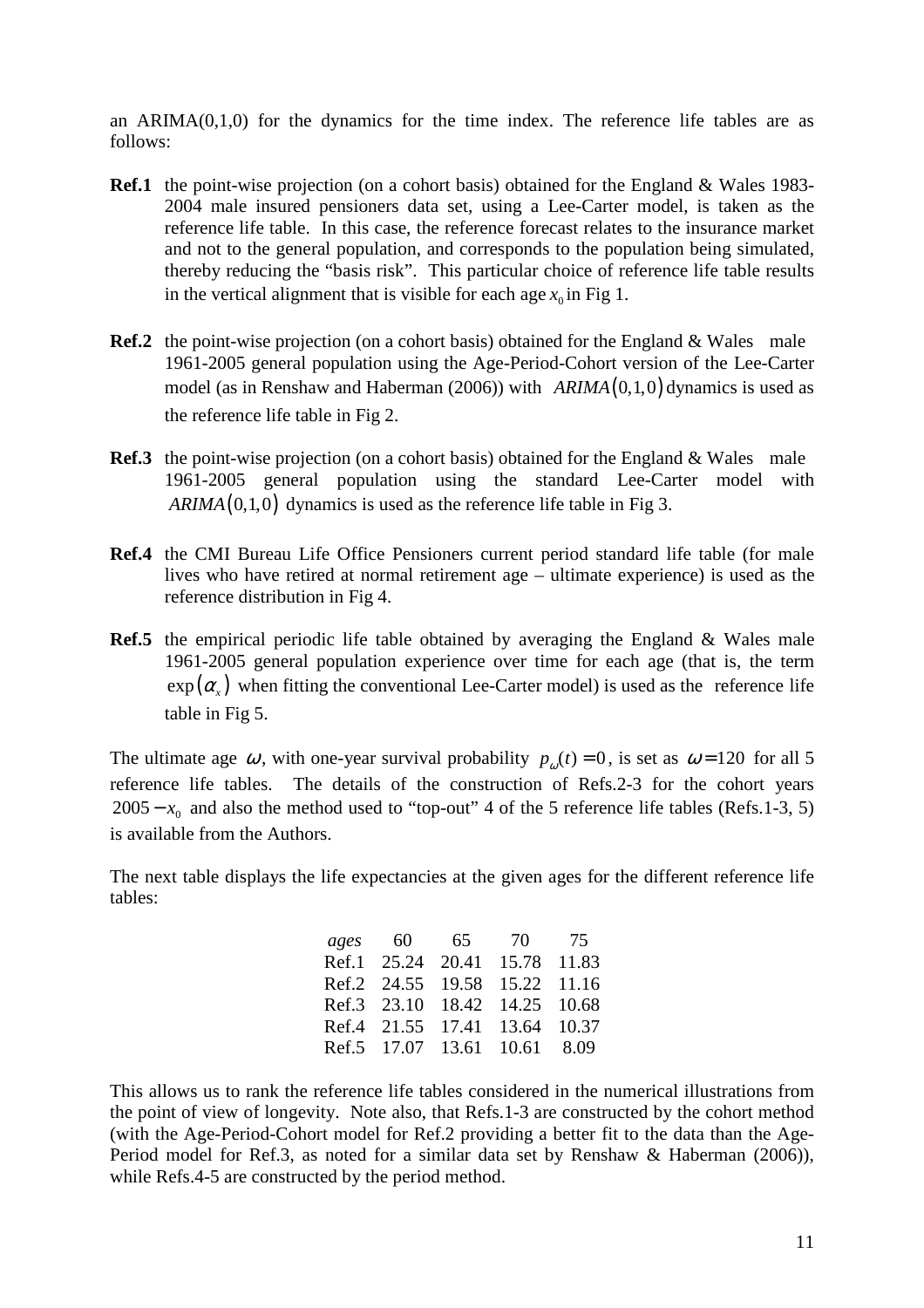Figures 1-5 depict the results. For each age  $x_0 = 60, 65, 70, 75$ , and each reference distribution, 2.5, 5, 50, 95, 97.5 u-type quantiles (4.2) and l-type quantiles (4.3) are displayed for the longevity indexed life annuities together with (3.5)-(3.6) where there is no indexing. In the figures, the values of  $(i_{\text{min}}, i_{\text{max}})$  are given to make visible the effect of indexing. Here, (1,1) corresponds to no indexing and  $(0, +\infty)$  corresponds to using actual mortality experience and so the confidence intervals shrink to a point. Thus, the effect of  $i_{\text{min}}$  decreasing and  $i_{\text{max}}$  increasing is to cause the intervals to become smaller. Note that in the (1,1) case, we are in the case considered by Denuit, Haberman & Renshaw (2010).

The more dispersed the quantiles, the more risk is retained by the annuity provider and the more expensive the indexed life annuity product. Discussing the attractiveness of the longevity indexed annuity contract is rather difficult, as it depends on the amount of premium charged by the insurance company for the different types of contracts and of the annuitant's risk appetite. Nevertheless, the following discussion suggests that a good compromise could be found, offsetting most of the systematic longevity risk while limiting the impact of the indexing to an acceptable range.

We comment in more detail on the results as follows:

- Setting the bounds to be  $(1,1)$  means that the reference distribution does not feature in the calculations and there is no indexation. This reproduces the results in Denuit, Haberman & Renshaw (2010).
- In all of the cases, the intervals decrease in width as the bounds are increased. If we allow for more indexing then the width of the prediction intervals for the conditional expected present values of the annuity decreases as less risk is borne by the insurance company providing the longevity indexed annuity.
- Using Ref.1, the vertical alignment is a natural consequence of using the model predictions for the reference distribution.
- For the other 4 reference distributions, the predictions are in decreasing order of longevity (as measured by life expectancy) with increasing bounds (with one exception), indicating the effect of indexation. This effect does not appear to depend on whether or not the reference distribution was constructed on a period or cohort basis. The medians (and other quantiles) also react to the choice of the reference life table: thus, if the longevity expressed by the reference life table is smaller compared to the point forecast of the mortality projection model, then the index is more likely to be less than 1 and future annuity payments will probably be reduced.
- Also note that, where there is "basis risk" between the population and the reference distribution, the prediction intervals shift to the left as we move down the page (and the bounds widen). This is especially noticeable in Figure 5 which has the reference distribution with the lowest life expectancy. This effect is least noticeable in Figure 1 (as noted above) where there is a close match between the reference distribution and the distribution being simulated.
- In many cases, we see that allowing for  $+/20\%$  in the annuity payments greatly reduces the risk borne by the annuity provider.

Thus, taking  $i_{\text{min}} = 80\%$  and  $i_{\text{max}} = 120\%$  offsets almost all of the longevity risk (if the Lee-Carter model applies) while accepting a 20% variation in the periodic annuity payments may be regarded as acceptable from the policyholder's point of view. Of course, we must keep in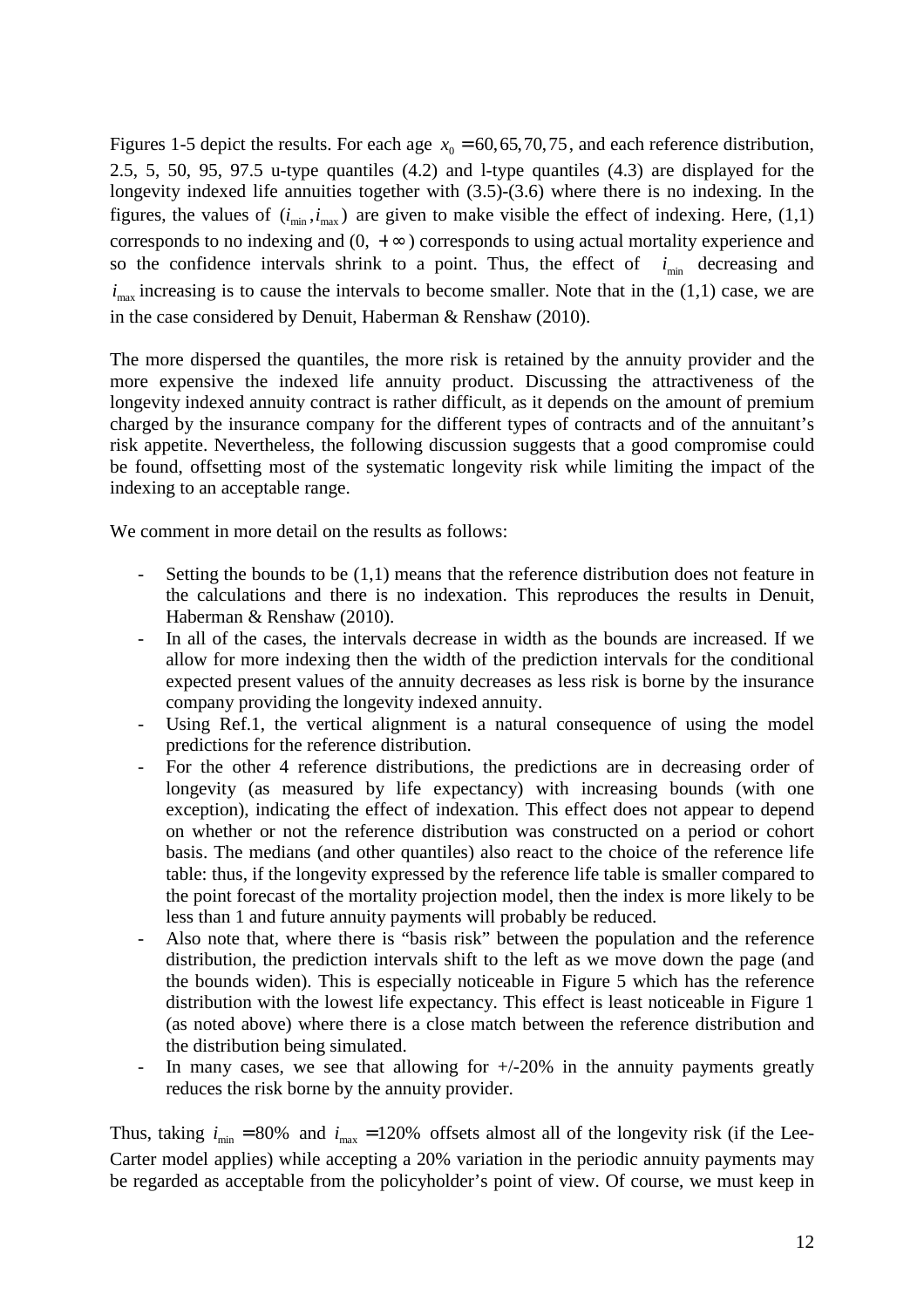mind that the model risk has not been accounted for in the computations so that the views expressed here may be too optimistic. We come back to this point in the final discussion.

# **6. Discussion**

Life annuities will certainly become an essential product in the future, as our Western societies are progressively ageing. Actuaries have to make these products more attractive than they are today. The present paper makes some concrete proposals in that direction.

As an alternative to securitization, we have examined indexed life annuities, where periodic payments are scaled by the ratio of the proportion of the population still alive compared to some reference forecast. The systematic risk is thus passed to the annuitants. Considering the difficulties that have been experienced in issuing longevity-based financial instruments, this might well be an efficient alternative to help insurers to write annuity business.

As recalled in the introduction to this paper, it is usually considered that middle range longevity is the key risk to the insurer. The extreme old age systematic risk can be retained by the insurer, as it concerns a few policyholders and has thus limited financial impact. Fixing the annuity amount from some advanced age can be part of the design. This amounts to split the life annuity into a temporary annuity, subject to longevity indexing, and a fixed advancedlife delayed annuity (ALDA) in the terminology of Milevsky (2005).

Note that the idea of indexing also applies to ALDA. Under this deferred life annuity contract, the deferment period can be seen as a deductible: the policyholder finances his consumption until some advanced age, 80, 85 or even 90, say, and the insurer starts paying the annuity at this age provided the annuitant is still alive. Hence, the ALDA transforms the consumer choice and asset-allocation problem from a stochastic date of death to a deterministic one in which the terminal horizon becomes the annuity payment commencement date. If the index is publicly available then the annuitant is able to adjust his or her consumption level during the deferred period. Note that we could also think of alternative indexing mechanisms for ALDA. Considering a deferred life annuity bought at age 65 with payments starting at age 80, say, we could let the starting age vary according to actual longevity improvements: if longevity increases more than expected, then payments start at age 82 instead of 80, for instance.

In this paper, interest rates have been assumed to be deterministic (so that the  $v(0,k)$ s also are). If the interest rates were allowed to be stochastic, then conditional independence given  $\kappa$ needs to be postulated. This conditional independence may be justified by the fact that interest rates are influenced by the age pyramid of the population but not by the mortality itself. However, we note that Hanewald (2009) has found significant correlations between the Lee-Carter time index and real GDP growth rates and with unemployment rate changes in several OECD countries.

To end with, let us stress that model risk has not been considered in the present study. To the best of our knowledge, the evaluation of the impact of model risk has not been addressed so far in the literature. Model averaging, i.e., combining different projections obtained from different models, appears as a convenient approach to assess model risk; see, for example, Denuit (2009). The weights assigned to each model reflect their appropriateness given the data. Model selection criteria are good candidates in that respect. However, this goes well beyond the scope of the present paper and could be the topic of a forthcoming work.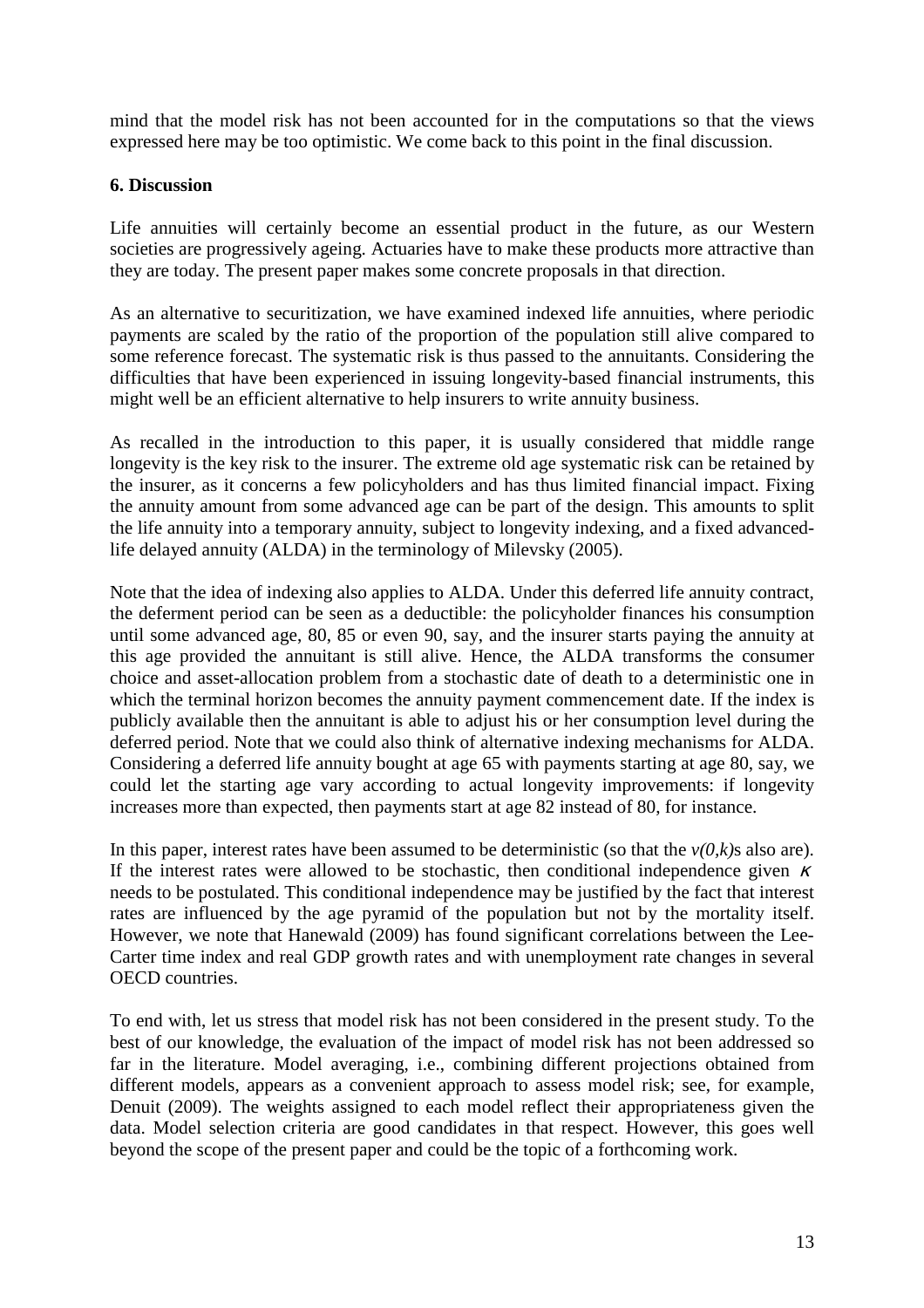# **Acknowledgements**

The Authors would like to thank an anonymous Referee for helpful comments that helped to improve the paper.

# **References**

Denuit, M. (2007). Distribution of the random future life expectancies in log-bilinear mortality projection models. Lifetime Data Analysis 13, 381-397.

Denuit, M. (2008). Comonotonic approximations to quantiles of life annuity conditional expected present values. Insurance: Mathematics and Economics 42, 831-838.

Denuit, M. (2009). Dynamic life tables: construction and applications. Keynote Lecture. International Association of Actuaries Life Colloquium. Munich, Germany.

Denuit, M., Devolder, P., & Goderniaux, A.-C. (2007). Securitization of longevity risk: Pricing survivor bonds with Wang transform in the Lee-Carter framework. Journal of Risk and Insurance 74, 87-113.

Denuit, M., & Dhaene, J. (2007). Comonotonic bounds on the survival probabilities in the Lee-Carter model for mortality projections. Computational and Applied Mathematics 203, 169-176.

Denuit, M., Haberman, S., & Renshaw, A. (2010). Comonotonic approximations to quantiles of life annuity conditional expected present values: extensions to general ARIMA models and comparison with the bootstrap. ASTIN Bulletin 40, 331-349.

Hanewald, K. (2009). Mortality modeling: Lee-Carter and the macroeconomy. SFB 649 Discussion Paper 2009-008 (available at http://ssrn.com).

Khalaf-Allah, M., Haberman, S., & Verrall, R. (2006). Measuring the effect of mortality improvements on the cost of annuities. Insurance: Mathematics and Economics 39, 231-249.

Lee, R.D. & Carter, L. (1992). Modelling and forecasting the time series of US mortality. Journal of the American Statistical Association 87, 659-671.

Luthy, H., Keller, P.L., Binswangen, K., & Gmur, B. (2001). Adaptive algorithmic annuities. Bulletin of the Swiss Association of Actuaries, 123-138.

Milevsky, M. (2005). Real longevity insurance with a deductible: Introduction to advancedlife delayed annuities. North American Actuarial Journal 9, 109-122.

Piggott, J., Valdez, E., & Detzel, B. (2005). The simple analytics of a pooled annuity fund. Journal of Risk and Insurance 72, 497-520.

Pitacco, E., Denuit, M., Haberman, S., & Olivieri, A. (2009). Modelling Longevity Dynamics for Pensions and Annuity Business. Oxford University Press.